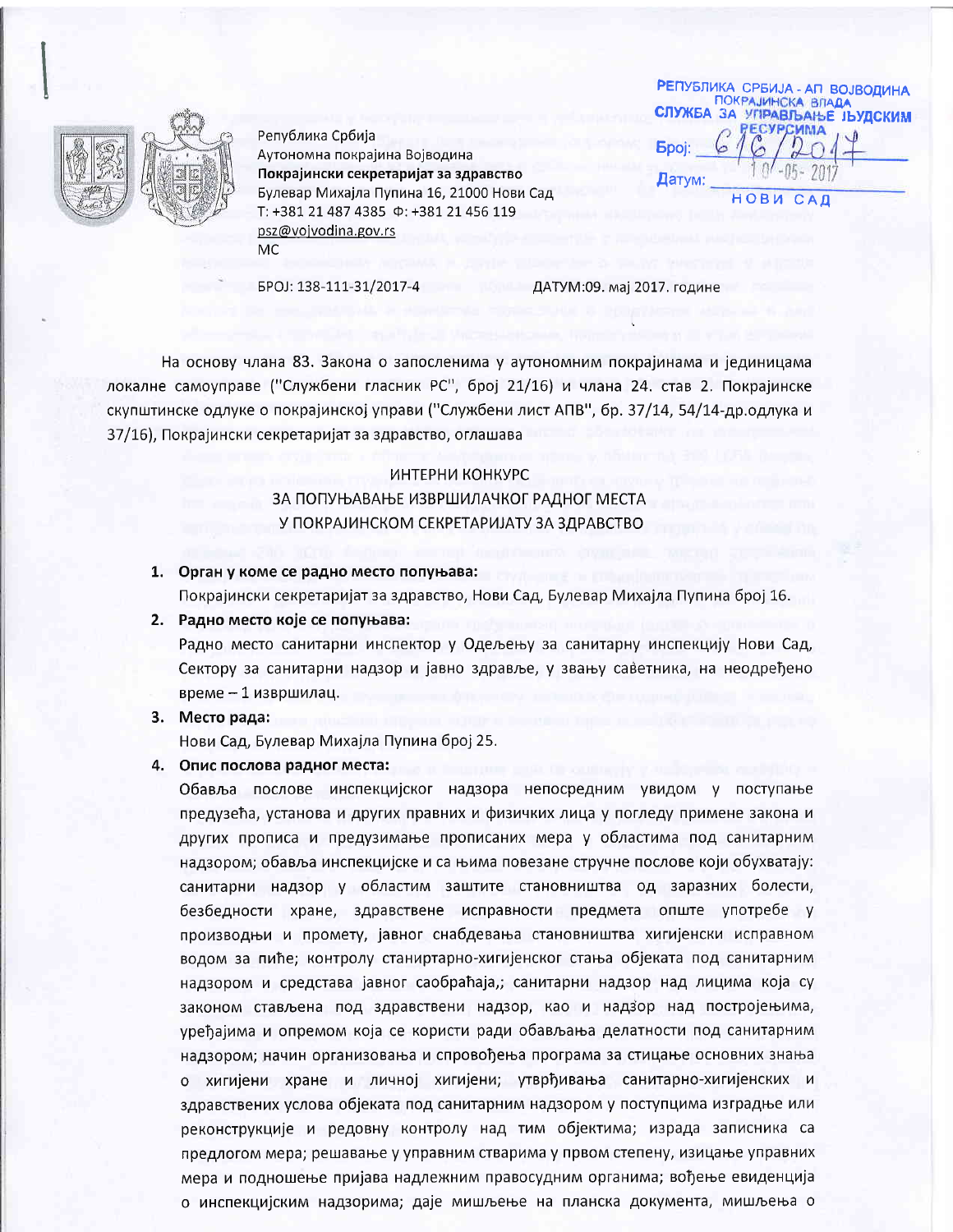санитарним условима у поступку издавања акта о урбанистичко-техничким условима у поступцима изградње објеката под санитарним надзором; даје опште и посебне санитарне услове потребне за издавање акта о урбанистичким условима уз објектима под санитарним надзором и санитарну сагласност на пројектно-техничку документацију и коришћење објеката под санитарним надзором; води евиденцију објеката под санитарним надзором, израђује извештаје о извршеним инспекцијским прегледима, наложеним мерама и друге извештаје о раду; учествује у изради извештаја о раду одељења/одсека; обавља статистичко-евиденционе послове; поступа по представкама и извештава подносиоце о предузетим мерама и даје обавештења странкама, сарађује са инспекцијским, правосудним и другим органима и институцијама; обавља и друге послове које му одреди покрајински секретар, помоћник покрајинског секретара за санитарни надзор и јавно здравље, начелник Одељења или шеф Одсека.

- 5. Услови за рад на радном месту: стечено високо образовање на интегрисаним академским студијама у области медицинских наука у обиму од 360 ЕСПБ бодова, односно на основним студијама из области медицинских наука у трајању од најмање пет година - доктор медицине са специјализацијом из области епидемиологије или хигијене; високо обрзовање стечено на основним академским студијама у обиму од најмање 240 ЕСПБ бодова, мастер академским студијама, мастер струковним студијама; специјалистичким академским студијама и специјалистичким струковним студијама – дипломирани инжењер технологије (прехрамбени одсек), дипломирани инжењер архитектуре, дипломирани грађевински инжењер (одсек за планирање и грађење насеља и одсек за хидротехнику), дипломирани просторни планер, односно на основним студијама из наведених области у трајању од најмање четири године или специјалистичким студијама на факултету, најмање три године радног искуства у струци; положен државни стручни испит и основни ниво оспособљености за рад на рачунару и пробни рад од шест месеци.
- 6. Стручна оспособљеност, знање и вештине који се оцењују у изборном поступку и начин њихове провере:

-познавање области из делокруга Покрајинског секретаријата за здравство и стручно знање из области рада на радном месту: Закон о општем управном поступку ("Службени лист СРЈ" број 33/97 и 31/2001 и "Службени гласник РС", број 30/2010), Закон о инспекцијском надзору ("Службени гласник РС", број 36/2015), Закон о санитарном надзору ("Службени гласник РС", број 125/2004), Закон о заштити становништва од заразних болести ("Службени гласник РС", број 15/2016), Закон о здравственој исправности предмета опште употребе ("Службени гласник РС", број 92/2011), Закон о безбездбноси хране ("Службени гласник РС", број 41/2009), Закон о водама ("Службени гласник РС", број 30/2010, 93/2012 и 101/2016), Закон о заштити становништва од изложености дуванском диму ("Службени гласник РС", број 30/2010), Закон о биоцидним производима ("Службени гласник РС", број 36/2009, 88/2010, 92/2011 и 25/2015), Закон о хемикалијама ("Службени гласник РС", број 36/2009, 88/2010, 92/2011, 93/2012 и 25/2015) – усмено,

-вештина комуникације-усмено,

- основни ниво оспособљености за рад на рачунару-практичним радом на рачунару.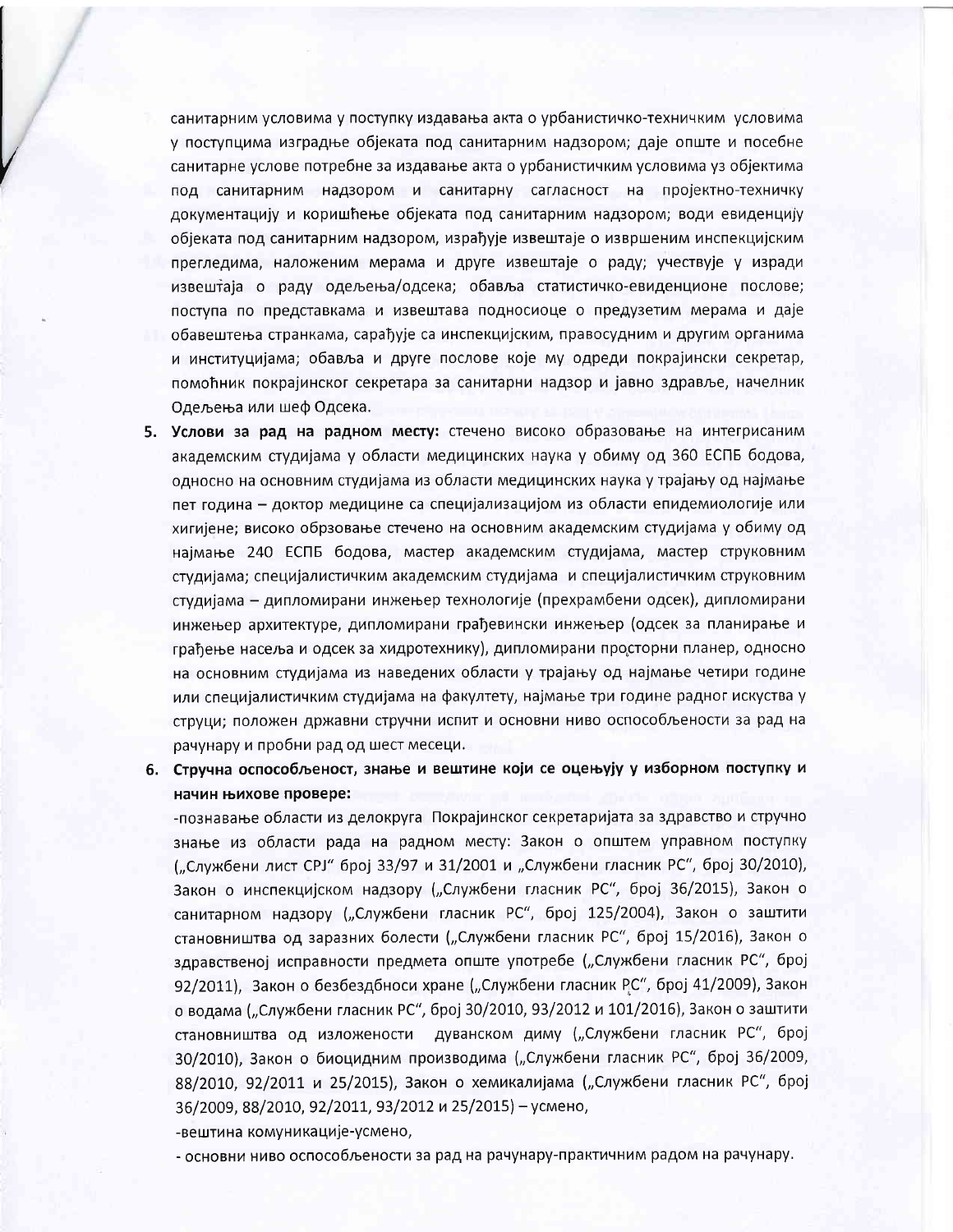7. Рок за подношење пријава на интерни конкурс:

Рок за подношење пријаве је 8 дана од дана оглашавања интерног конкурса на огласној табли послодавца.

- 8. Име лица задуженог за давање обавештења о интерном конкурсу: Млађен Симић, тел. 021/487-47-84.
- 9. Датум оглашавања: 12. мај 2017. године.
- 10. Адреса на коју се подносе пријаве на интерни конкурс: Покрајински секретаријат за здравство, Булевар Михајла Пупина број 16, 21000 Нови Сад, са назнаком "за интерни конкурс: радно место санитарни инспектор".
- 11. Докази који се прилажу уз пријаву на интерни конкурс: Потписана пријава са биографијом и наводима о дасадашњем радном искуству; оригинал или оверена фотокопија дипломе којом се потврђује стручна спрема; оригинал или оверена фотокопија доказа о положеном стручном испиту за рад у државним органима (лица са положеним правосудним испитом уместо уверења о положеном стручном испиту за рад у државним органима достављају оригинал или оверену фотокопију уверења о положеном правосудном испиту); оригинал или оверена фотокопија доказа о најмање три године радног искуства у струци (потврда, решење или други акти којима се доказује на којим пословима, у ком периоду и са којом стручном спремом је стечено радно искуство); оригинал или оверена фотокопија решења о распоређивању или премештају на радно место или решење да је нераспоређен. НАПОМЕНА:

Одредбом члана 9. став 3. и 4. и члана 103. Закона о општем управном поступку ("Службени гласник РС", број 18/16), прописано је, између осталог да су органи у обавези да по службеној дужности, када је то неопходно за одлучивање, у складу са законским роковима, бесплатно размењују, врше увид, обрађују и прибављају личне податке о чињеницама садржаним у службеним евиденцијама, осим ако странка изричито изјави да ће податке прибавити сама.

Уколико се учесник конкурса определи да наведене доказе орган прибави по службеној дужности и изврши увид у персонални досије учесника конкурса, који се води у оквиру кадровске евиденције кдо послодавца, дужан је да се писмено изјасни о давању сагласности да се изврши увид у његов персонални досије и да се његови лични подаци користе у сврху прикупљања наведених доказа. Изјашњење се даје у форми изјаве која се доставља уз пријаву на интерни конкурс (Образац изјаве I).

Уколико се учесник конкурса определи да сам прибави наведене доказе, дужан је да се писмено о томе изјасни и да уз пријаву на интерни конкурс достави изјаву (Образац II)

Обрасци изјва налазе се на интернет презентацији Службе за управљање људским pecypcима: www.ljudskiresursi@vojvodina.gov.rs